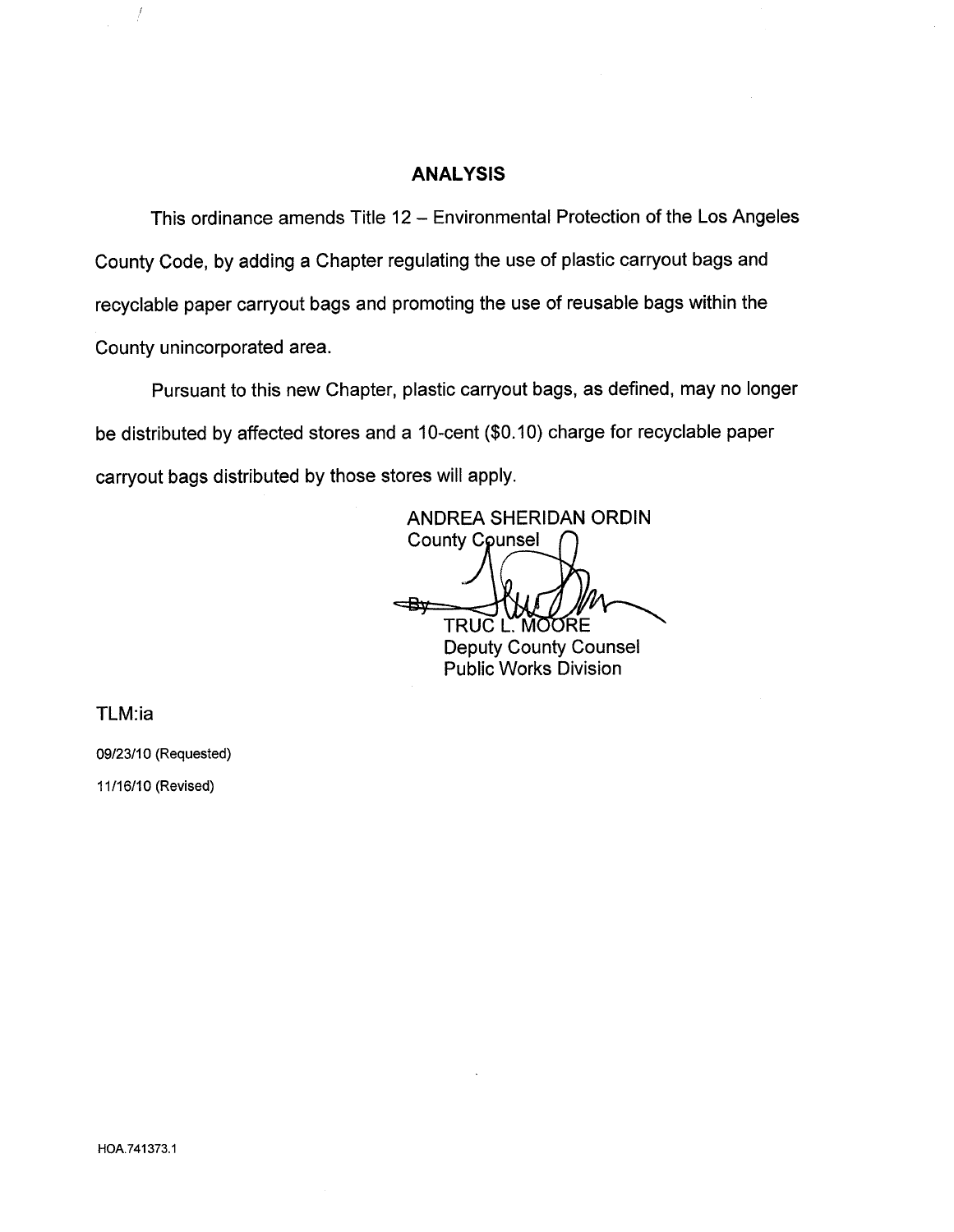# ORDINANCE NO.

An ordinance amending Title 12 - Environmental Protection of the Los Angeles County Code, relating to regulating the use of plastic carryout bags and recyclable paper carryout bags and promoting the use of reusable bags within the County unincorporated area.

The Board of Supervisors of the County of Los Angeles ordains as follows:

SECTION 1. Chapter 12.85 is hereby added to read as follows:

## 12.85.010 Definitions.

The following definitions apply to this Chapter:

A. "Customer" means any person purchasing goods from a store.

B. "Operator" means the person in control of, or having the responsibility for, the operation of a store, which may include, but is not limited to, the owner of the store.

C. "Person" means any natural person, firm, corporation, partnership, or other organization or group however organized.

D. "Plastic carryout bag" means any bag made predominantly of plastic derived from either petroleum or a biologically-based source, such as corn or other plant sources, which is provided to a customer at the point of sale. "Plastic carryout bag" includes compostable and biodegradable bags but does not include reusable bags, produce bags, or product bags.

E. "Postconsumer recycled material" means a material that would otherwise be destined for solid waste disposal, having completed its intended end use and product life cycle. "Postconsumer recycled material" does not include materials and by-products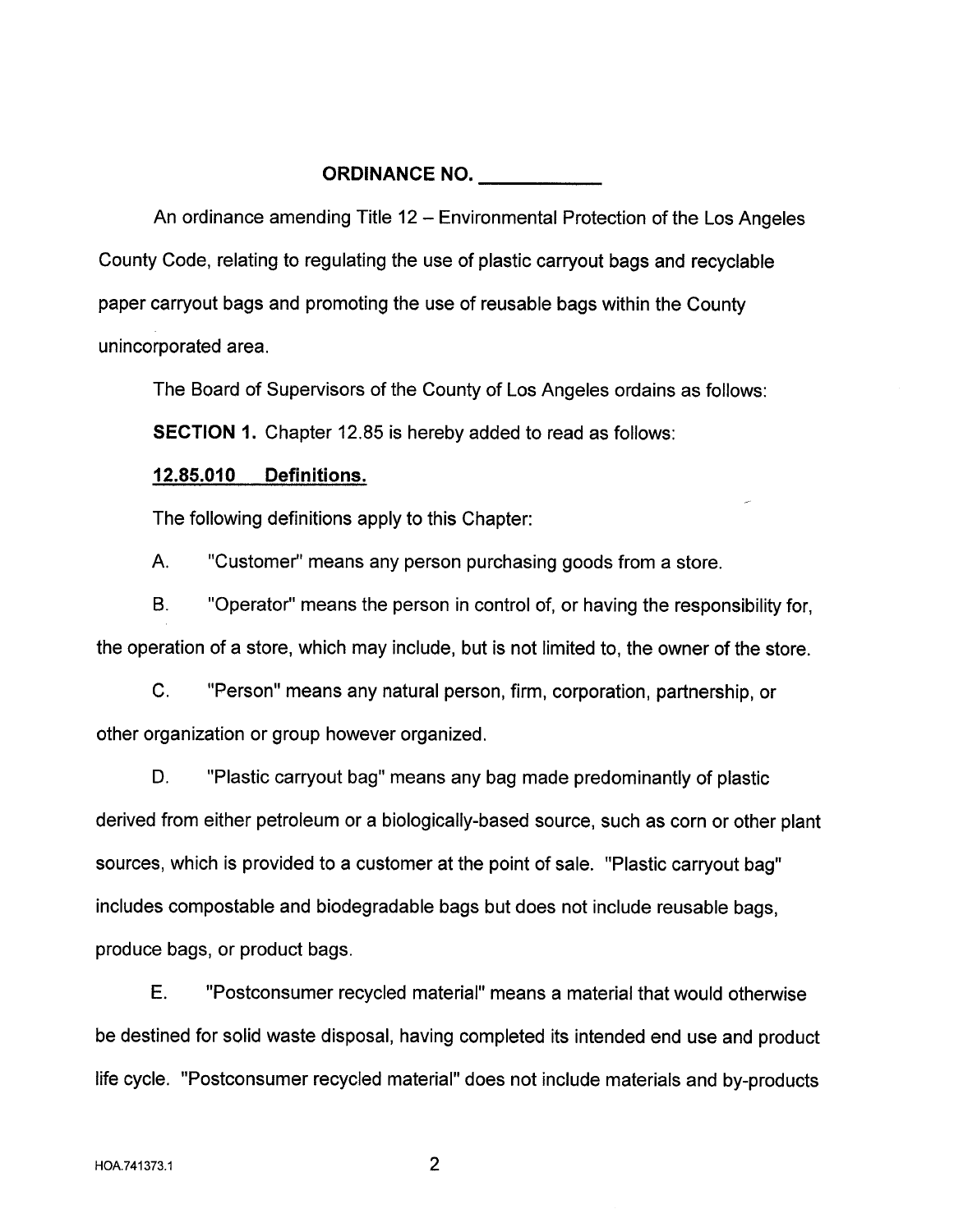generated from, and commonly reused within, an original manufacturing and fabrication process.

F. "Produce bag" or "product bag" means any bag without handles used exclusively to carry produce, meats, or other food items to the point of sale inside a store or to prevent such food items from coming into direct contact with other purchased items.

G. "Recyclable" means material that can be sorted, cleansed, and reconstituted using available recycling collection programs for the purpose of using the altered form in the manufacture of a new product. "Recycling" does not include burning, incinerating, converting, or otherwise thermally destroying solid waste.

H. "Recyclable paper carryout bag" means a paper bag that meets all of the following requirements: (1) contains no old growth fiber, (2) is one hundred percent (100%) recyclable overall and contains a minimum of forty percent (40%) postconsumer recycled material; (3) is capable of composting, consistent with the timeline and specifications of the American Society of Testing and Materials (ASTM) Standard D6400; (4) is accepted for recycling in curbside programs in the County; (5) has printed on the bag the name of the manufacturer, the location (country) where the bag was manufactured, and the percentage of postconsumer recycled material used; and (6) displays the word "Recyclable" in a highly visible manner on the outside of the bag.

i. "Reusable bag" means a bag with handles that is specifically designed and manufactured for multiple reuse and meets all of the following requirements: (1) has a minimum lifetime of 125 uses, which for purposes of this subsection, means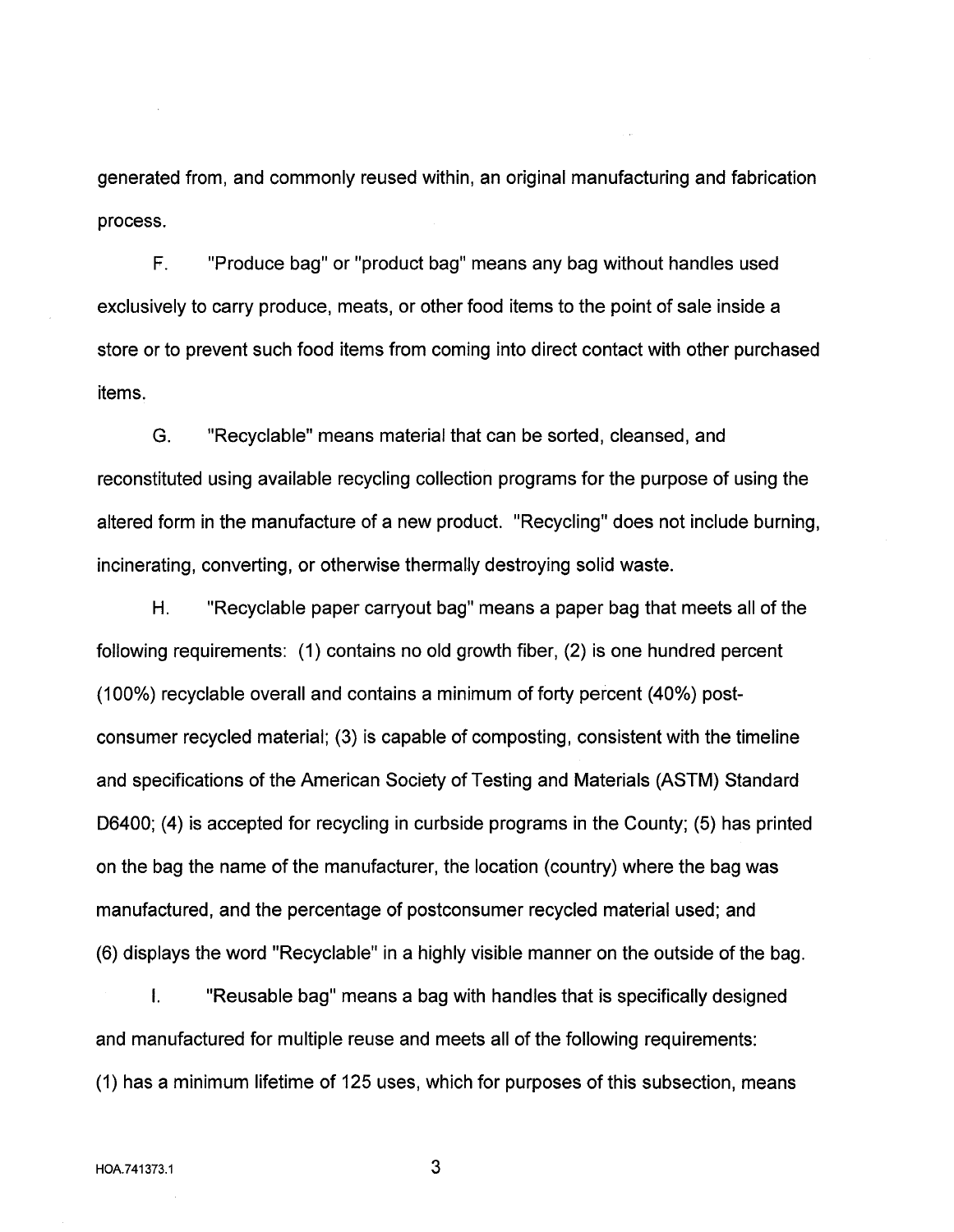the capability of carrying a minimum of 22 pounds 125 times over a distance of at least 175 feet; (2) has a minimum volume of 15 liters; (3) is machine washable or is made from a material that can be cleaned or disinfected; (4) does not contain lead, cadmium, or any other heavy metal in toxic amounts, as defined by applicable state and federal standards and regulations for packaging or reusable bags; (5) has printed on the bag, or on a tag that is permanently affixed to the bag, the name of the manufacturer, the location (country) where the bag was manufactured, a statement that the bag does not contain lead, cadmium, or any other heavy metal in toxic amounts, and the percentage of postconsumer recycled material used, if any; and (6) if made of plastic, is a minimum of at least 2.25 mils thick.

J. "Store" means any of the following retail establishments located within the unincorporated area of the County:

(1) A full-line, self-service retail store with gross annual sales of two million dollars (\$2,000,000), or more, that sells a line of dry grocery, canned goods, or nonfood items and some perishable items;

(2) A store of at least 10,000 square feet of retail space that generates sales or use tax pursuant to the Bradley-Burns Uniform Local Sales and Use Tax Law (Part 1.5 (commencing with Section 7200) of Division 2 of the Revenue and Taxation Code) and that has a pharmacy licensed pursuant to Chapter 9 (commencing with Section 4000) of Division 2 of the Business and Professions Code; or

(3) A drug store, pharmacy, supermarket, grocery store, convenience food store, foodmart, or other entity engaged in the retail sale of a limited line of goods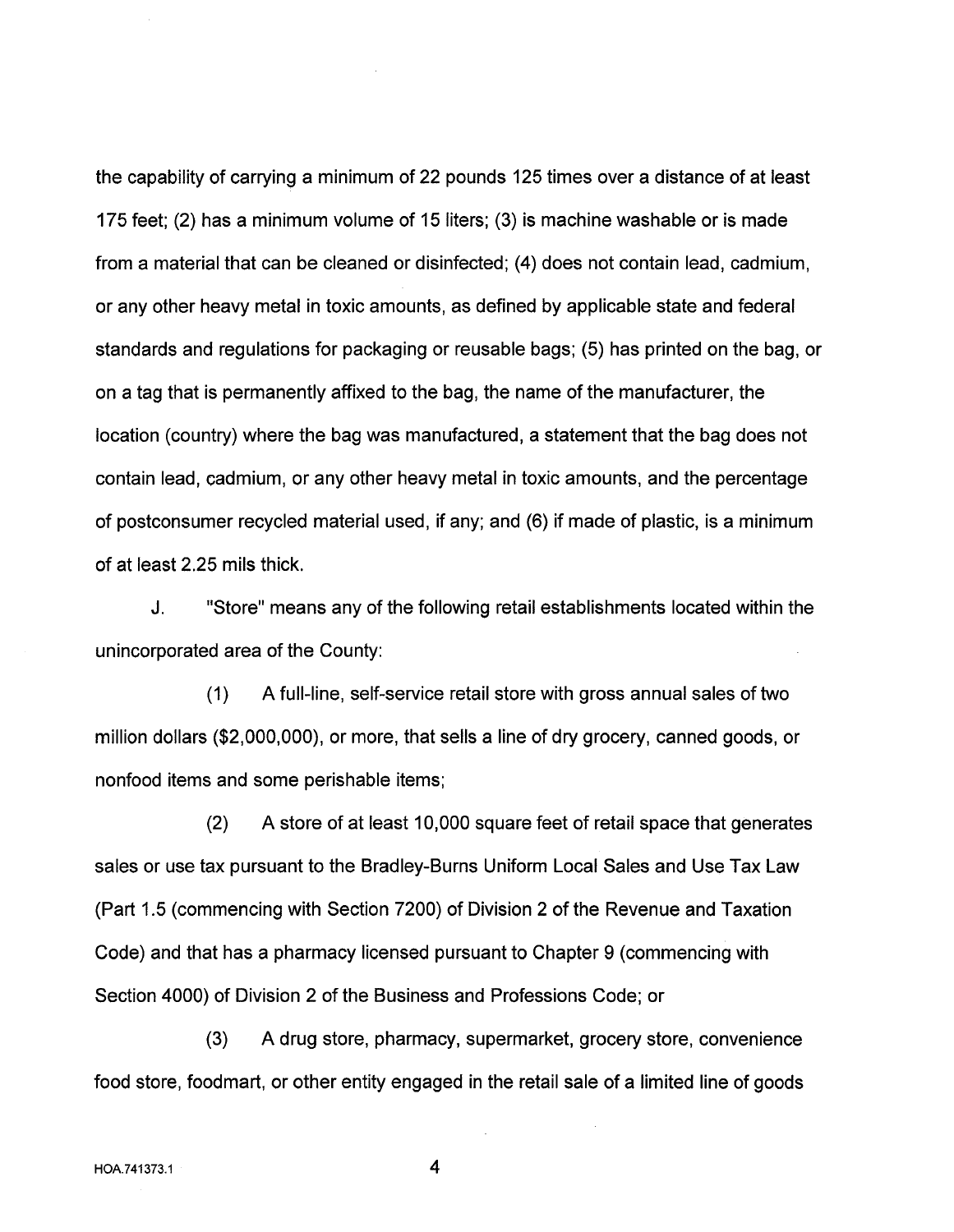that includes milk, bread, soda, and snack foods, including those stores with a Type 20 or 21 license issued by the Department of Alcoholic Beverage Control.

#### 12.85.020 Plastic carrvout bags prohibited.

A. No store shall provide to any customer a plastic carryout bag.

B. This prohibition applies to bags provided for the purpose of carrying away goods from the point of sale and does not apply to produce bags or product bags.

#### 12.85.030 Permitted bags.

All stores shall provide or make available to a customer only recyclable paper carryout bags or reusable bags for the purpose of carrying away goods or other materials from the point of sale, subject to the terms of this Chapter. Nothing in this Chapter prohibits customers from using bags of any type that they bring to the store themselves or from carrying away goods that are not placed in a bag, in lieu of using bags provided by the store.

## 12.85.040 Regulation of recyclable paper carrvout bags.

A. Any store that provides a recyclable paper carryout bag to a customer must charge the customer 10 cents  $(\$0.10)$  for each bag provided, except as otherwise provided in this Chapter.

B. No store shall rebate or otherwise reimburse a customer any portion of the 10-cent (\$0.10) charge required in Subsection A, except as otherwise provided in this Chapter.

C. All stores must indicate on the customer receipt the number of recyclable paper carryout bags provided and the total amount charged for the bags.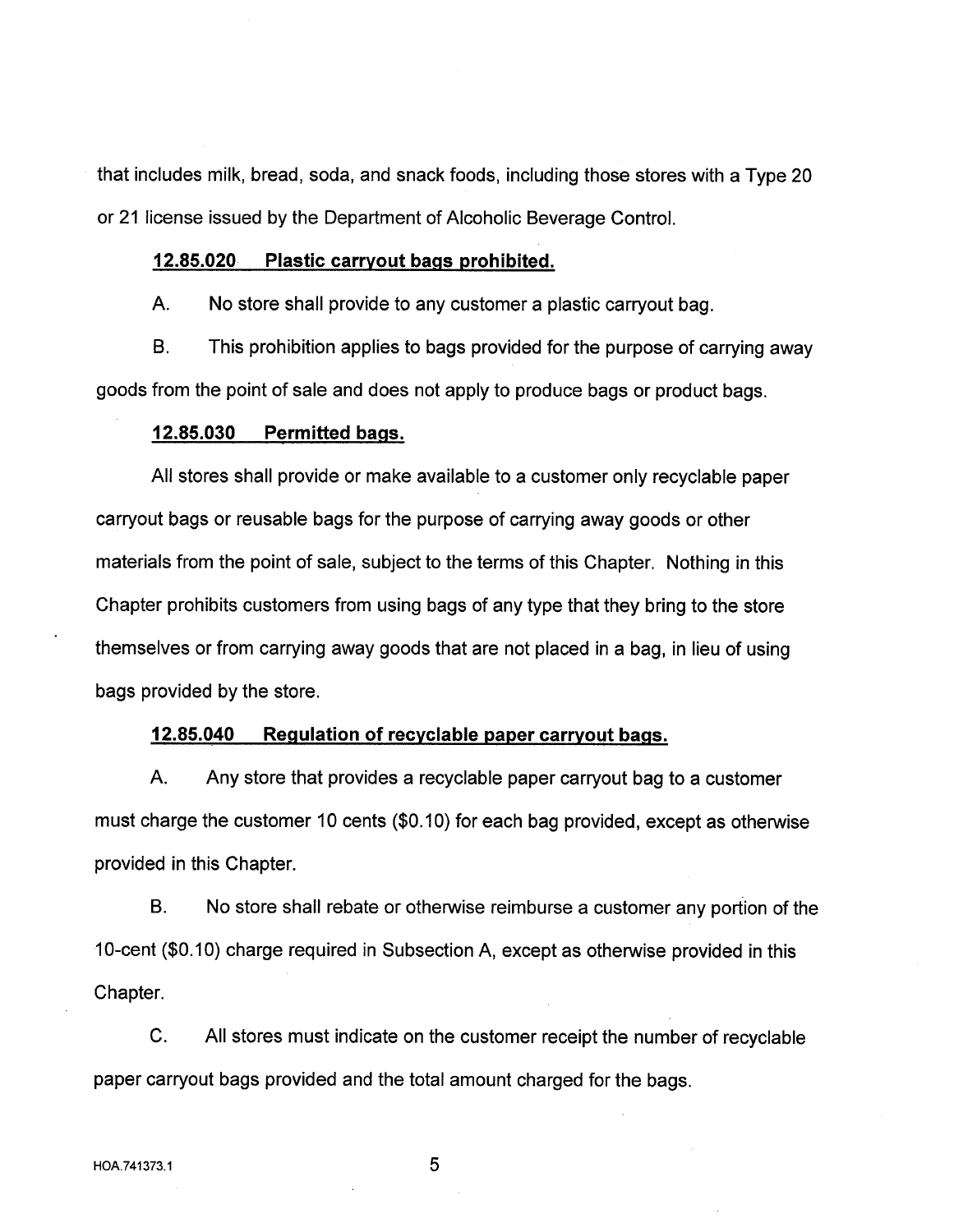D. All monies collected by a store under this Chapter will be retained by the store and may be used only for any of the following purposes: (1) costs associated with complying with the requirements of this Chapter, (2) actual costs of providing recyclable paper carryout bags, or (3) costs associated with a store's educational materials or education campaign encouraging the use of reusable bags, if any.

E. All stores must report to the Director of Public Works, on a quarterly basis, the total number of recyclable paper carryout bags provided, the total amount of monies collected for providing recyclable paper carryout bags, and a summary of any efforts a store has undertaken to promote the use of reusable bags by customers in the prior quarter. Such reporting must be done on a form prescribed by the Director of Public Works, and must be signed by a responsible agent or officer of the store confirming that the information provided on the form is accurate and complete. For the periods from January 1 through March 31, April 1 through June 30, July 1 through September 30, and October 1 through December 31, all quarterly reporting must be submitted no later than 30 days after the end of each quarter.

F. If the reporting required in Subsection E is not timely submitted by a store, such store shall be subject to the fines set forth in Section 12.85.080.

## 12.85.050 Use of reusable bags.

A. All stores must provide reusable bags to customers, either for sale or at no charge.

B. Each store is strongly encouraged to educate its staff to promote reusable bags and to post signs encouraging customers to use reusable bags.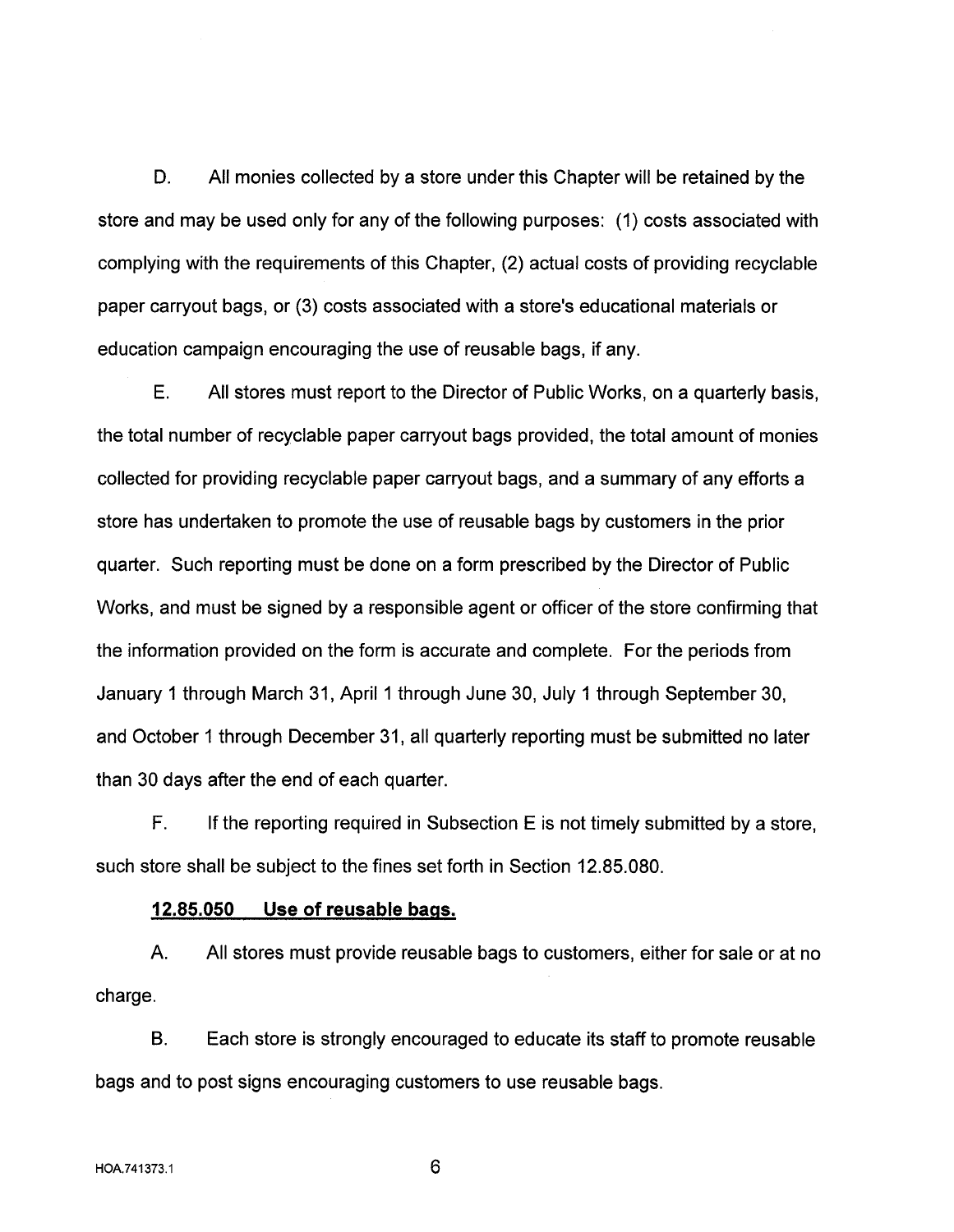## 12.85.060 Exempt customers.

All stores must provide at the point of sale, free of charge, either reusable bags or recyclable paper carryout bags or both, at the store's option, to any customer participating either in the California Special Supplemental Food Program for Women, Infants, and Children pursuant to Article 2 (commencing with Section 123275) of Chapter 1 of Part 2 of Division 106 of the Health and Safety Code or in the Supplemental Food Program pursuant to Chapter 10 (commencing with Section 15500) of Part 3 of Division 9 of the Welfare and Institutions Code.

#### 12.85.070 Operative date.

This Chapter shall become operative on July 1, 2011, for stores defined in Subsections J(1) and J(2) of Section 12.85.010. For stores defined in Subsection J(3) of Section 12.85.010, this Chapter shall become operative on January 1, 2012.

#### 12.85.080 Enforcement and violation-penalty.

A. The Director of Public Works has primary responsibility for enforcement of / this Chapter. The Director of Public Works is authorized to promulgate regulations and to take any and all other actions reasonable and necessary to enforce this Chapter, including, but not limited to, investigating violations, issuing fines and entering the premises of any store during business hours. The Director of the Department of Agricultural Commissioner/Weights and Measures and the Director of Public Health may assist with this enforcement responsibilty by entering the premises of a store as part of their regular inspection functions and reporting any alleged violations to the Director of Public Works.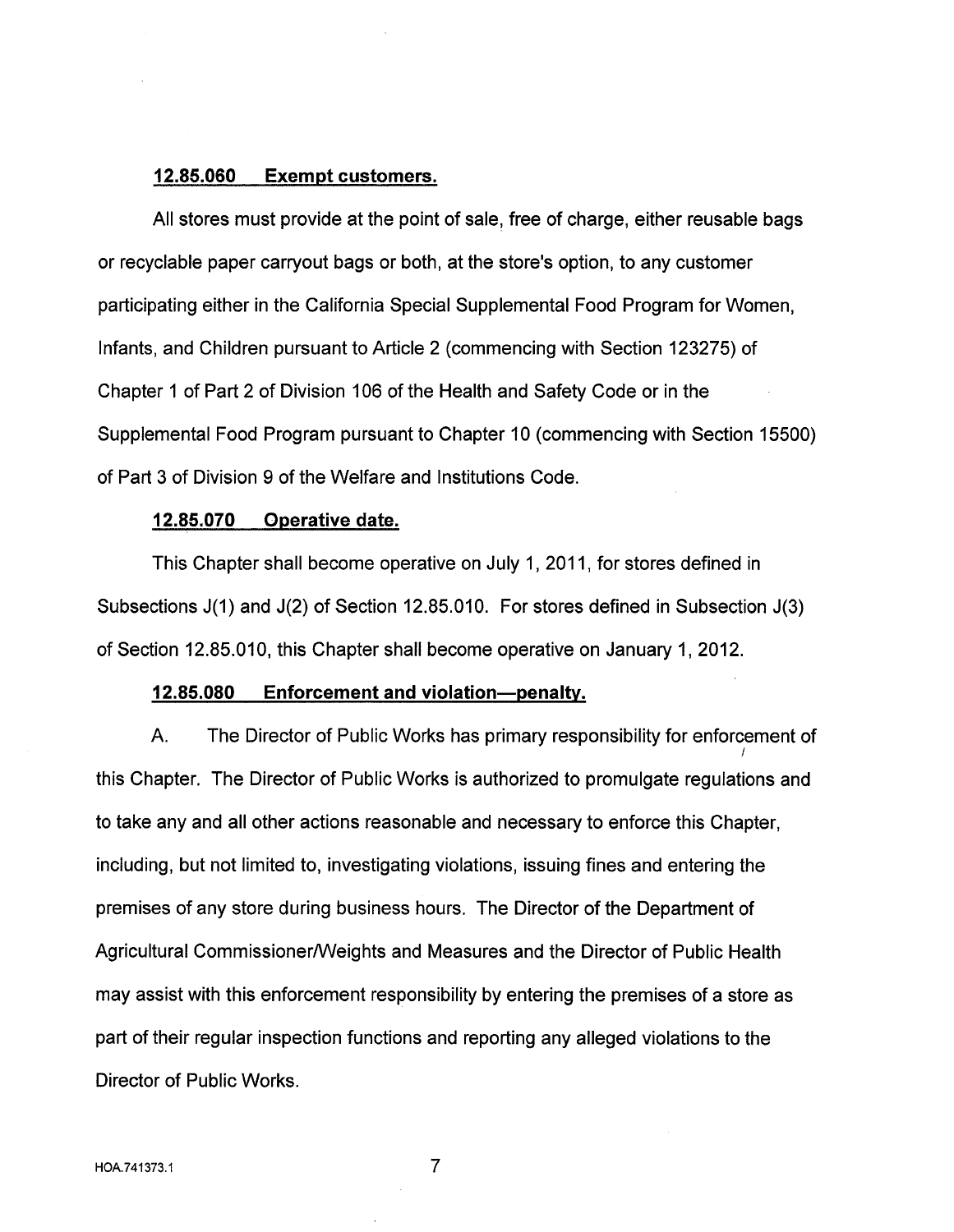B. If the Director of Public Works determines that a violation of this Chapter has occurred, he/she will issue a written warning notice to the operator of a store that a violation has occurred and the potential penalties that wil apply for future violations.

C. Any store that violates or fails to comply with any of the requirements of this Chapter after a written warning notice has been issued for that violation shall be guilty of an infraction.

D. If a store has subsequent violations of this Chapter that are similar in kind to the violation addressed in a written warning notice, the following penalties will be imposed and shall be payable by the operator of the store:

(1) A fine not exceeding one hundred dollars (\$100.00) for the first violation after the written warning notice is given;

(2) A fine not exceeding two hundred dollars (\$200.00) for the second violation after the written warning notice is given; or

(3) A fine not exceeding five hundred dollars (\$500.00) for the third and any subsequent violations after the written warning notice is given.

E. A fine shall be imposed for each day a violation occurs or is allowed to continue.

F. All fines collected pursuant to this Chapter shall be deposited in the Solid Waste Management Fund of the Department of Public Works to assist the department with its costs of implementing and enforcing the requirements of this Chapter.

G. Any store operator who receives a written warning notice or fine may request an administrative review of the accuracy of the determination or the propriety of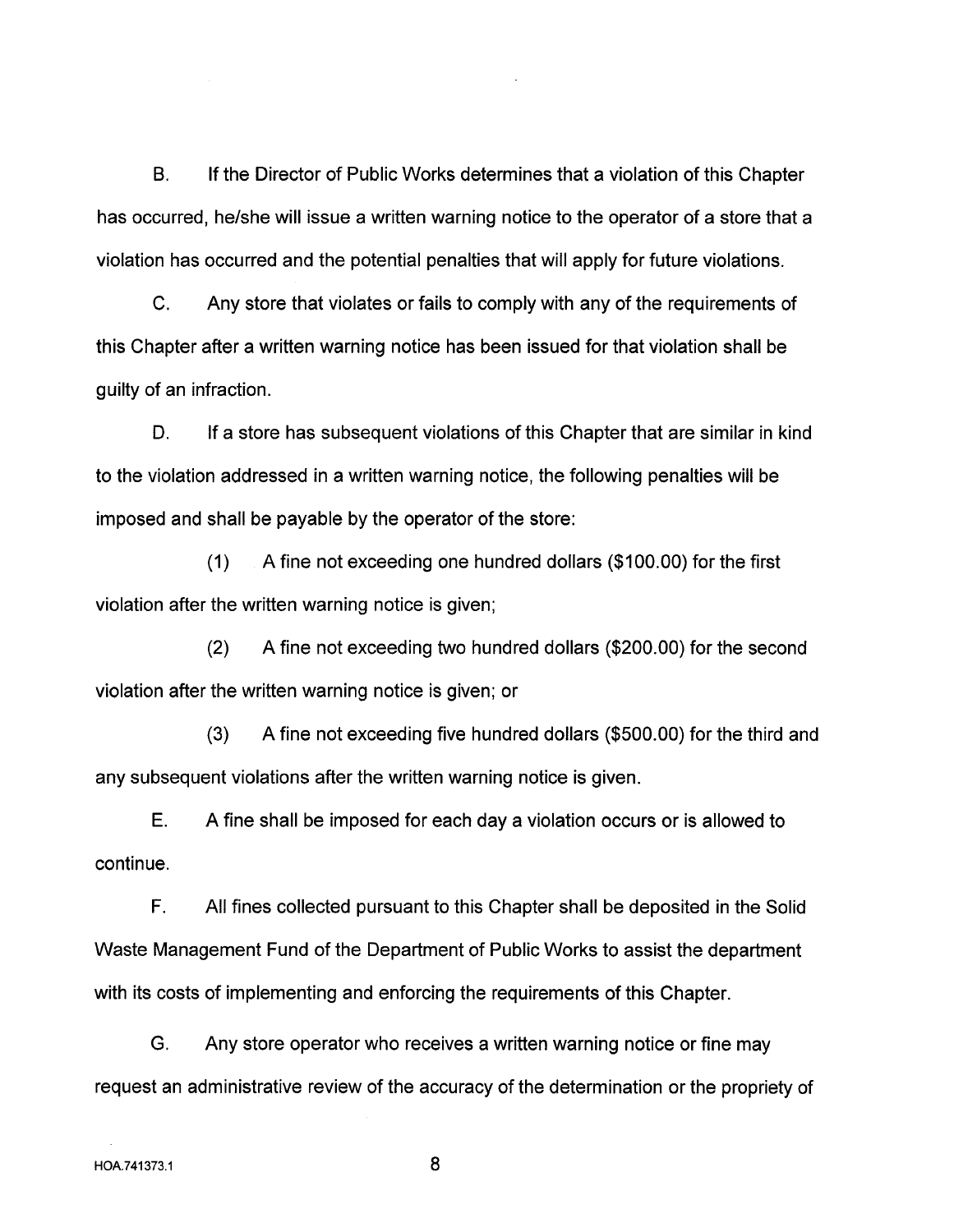any fine issued, by filing a written notice of appeal with the Director of Public Works no later than 30 days after receipt of a written warning notice or fine, as applicable. The notice of appeal must include all facts supporting the appeal and any statements and evidence, including copies of all written documentation and a list of any witnesses, that the appellant wishes to be considered in connection with the appeal. The appeal will be heard by a hearing officer designated by the Director of Public Works. The hearing officer will conduct a hearing concerning the appeal within 45 days from the date that the notice of appeal is filed, or on a later date if agreed upon by the appellant and the County, and will give the appellant 10 days prior written notice of the date of the hearing. The hearing officer may sustain, rescind, or modify the written warning notice or fine, as applicable, by written decision. The hearing officer will have the power to waive any portion of the fine in a manner consistent with the decision. The decision of the hearing officer is final and effective on the date of service of the written decision, is not subject to further administrative review, and constitutes the final administrative decision.

#### 12.85.090 Severabilty.

If any section, subsection, sentence, clause, or phrase of this ordinance is for any reason held to be invalid by a decision of any court of competent jurisdiction, that decision will not affect the validity of the remaining portions of the ordinance. The Board of Supervisors hereby declares that it would have passed this ordinance and each